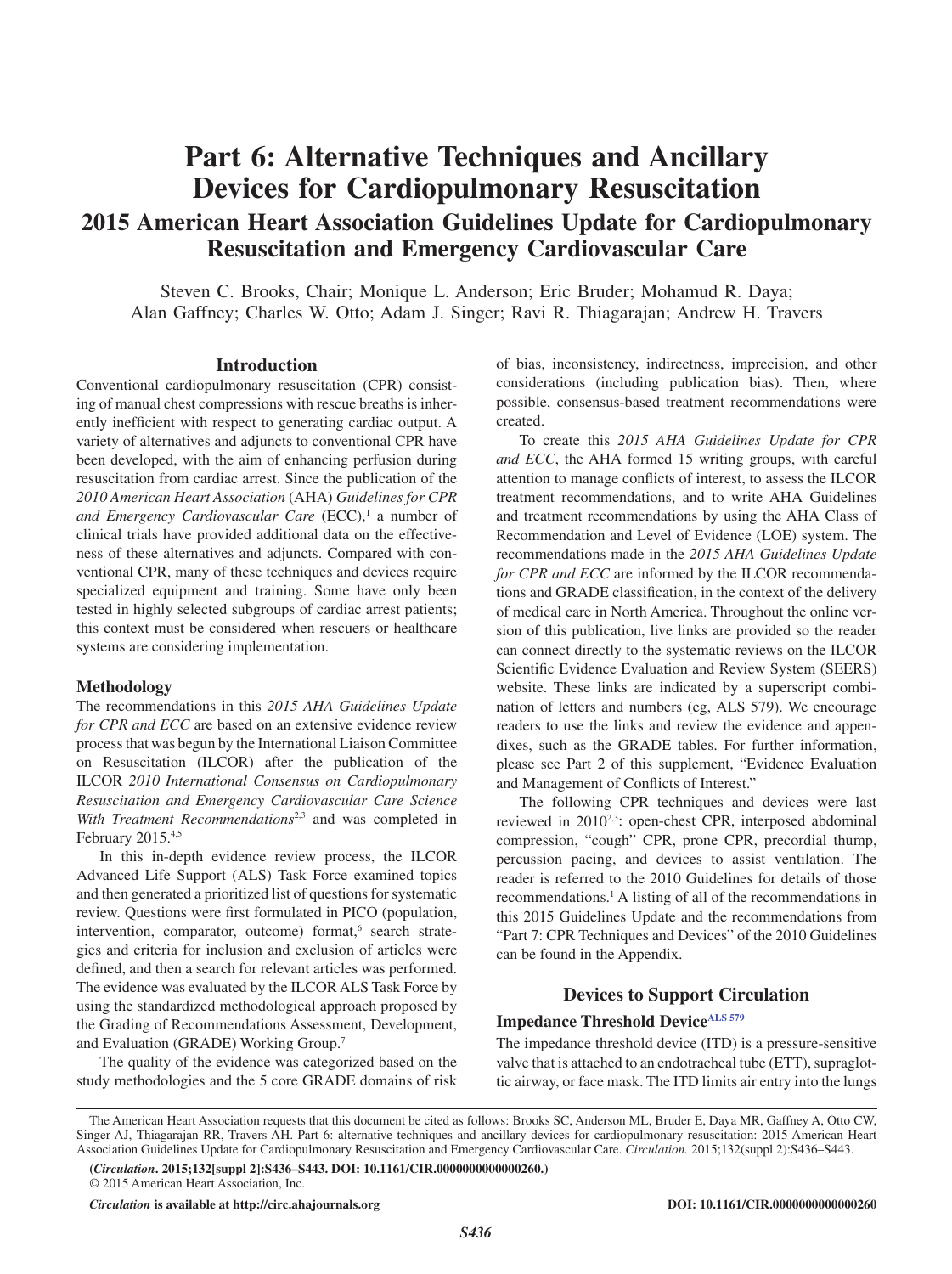during the decompression phase of CPR, enhancing the negative intrathoracic pressure generated during chest wall recoil, thereby improving venous return to the heart and cardiac output during CPR. It does so without impeding positive-pressure ventilation or passive exhalation. The ITD is removed after return of spontaneous circulation (ROSC) is achieved. The ITD has been used alone as a circulatory adjunct as well as in conjunction with active compression-decompression CPR (ACD-CPR) devices. The ITD and ACD-CPR are thought to act synergistically to enhance venous return and improve cardiac output during CPR.8,9 Although initially used as part of a circuit with a cuffed ETT during bag-tube ventilation, the ITD can also be used with a face mask, provided that a tight seal is maintained between the face and mask.

### *2015 Evidence Summary*

Three randomized controlled trials (RCTs) in humans have examined the benefits of incorporating the ITD as an adjunct to conventional CPR in out-of-hospital cardiac arrest (OHCA). One small single-site RCT of 22 patients with femoral artery catheters demonstrated that a functioning ITD applied to an ETT significantly increased systolic blood pressures as compared with a sham device, although there was no difference in ROSC rates.<sup>10</sup> The second RCT examined the safety and survival to intensive care unit admission of a functioning versus sham ITD in 230 patients.<sup>11</sup> The ITD was initially placed on a face mask and was relocated to the ETT after intubation. This study found no difference in ROSC, intensive care unit admission, or 24-hour survival between the 2 groups. The third and largest RCT examined the impact of a functioning ITD versus a sham device at 10 sites in the United States and Canada as part of the Resuscitation Outcomes Consortium (ROC) Prehospital Resuscitation Impedance Valve and Early Versus Delayed Analysis (PRIMED) study.<sup>12</sup> Of the 8718 patients included in this high-quality RCT, 4345 were randomized to resuscitation with a sham ITD and 4373 were assigned to resuscitation with the functioning ITD. The ROC PRIMED study permitted placement of the ITD on a face mask, supraglottic airway, or ETT. This large multicenter RCT did not show a benefit from the addition of the ITD to conventional CPR for neurologically intact survival to hospital discharge or survival to hospital discharge. There were no differences in adverse events (pulmonary edema or airway bleeding) between the 2 groups.

### *2015 Recommendation—New*

The routine use of the ITD as an adjunct during conventional CPR is not recommended (Class III: No Benefit, LOE A). This Class of Recommendation, new in 2015, indicates that highquality evidence did not demonstrate benefit or harm associated with the ITD when used as an adjunct to conventional CPR.

### **Active Compression-Decompression CPR and Impedance Threshold Devic[eALS 579](https://volunteer.heart.org/apps/pico/Pages/PublicComment.aspx?q=579)**

ACD-CPR is performed by using a handheld device with a suction cup applied over the midsternum of the chest. After chest compression, the device is used to actively lift up the anterior chest during decompressions. The application of external negative suction during decompression enhances the negative intrathoracic pressure (vacuum) generated by chest recoil, thereby increasing venous return (preload) to the heart and cardiac output during the next chest compression. ACD-CPR is believed to act synergistically with the ITD to enhance venous return during chest decompression and improves blood flow to vital organs during CPR. Commercially available ACD-CPR devices have a gauge meter to guide compression and decompression forces and a metronome to guide duty cycle and chest compression rate. The use of ACD-CPR in comparison with conventional CPR was last reviewed for the 2010 Guidelines. Since the 2010 Guidelines, new evidence is available regarding the use of ACD-CPR in combination with the ITD.

### *2015 Evidence Summary*

The combination of ACD-CPR with an ITD has been studied in 4 RCTs reported in 5 publications.<sup>9,13-16</sup> Two of these trials evaluated ACD-CPR with the ITD in comparison with ACD-CPR alone.9,13 The first of these used femoral artery catheters to measure improved hemodynamic parameters but found no difference in ROSC, 24-hour survival, or survival to hospital discharge.9 In a follow-up RCT of 400 patients, the ACD-CPR with a functioning ITD increased 24-hour survival, but again there was no difference in survival to hospital discharge or survival with good neurologic function as compared with the ACD-CPR with sham ITD group.13

The remaining 2 RCTs compared ACD-CPR with the ITD versus conventional CPR. The first was a single-center RCT in which 210 patients were randomly assigned to ACD-CPR+ITD or conventional CPR after intubation by the advanced life support team, which arrived on scene a mean of 9.5 minutes after the 9-1-1 call.<sup>14</sup> The chest compression and ventilation rates in both arms were 100/min and 10 to 12 breaths/min, respectively. The ROSC, 1-hour, and 24-hour rates of survival were all significantly improved in the ACD-CPR+ITD group as compared with conventional CPR, but survival to hospital discharge and survival with favorable neurologic outcome were not significantly different. The second trial is the ResQ trial, which was conducted in 7 distinct geographic regions of the United States. In the ResQ trial, conventional CPR was performed with compressions at 100/min, with a compression-to-ventilation ratio of 30:2 during basic life support and ventilation rate of 10/min after intubation. In the ACD-CPR+ITD group, compressions were performed at a rate of 80/min and ventilation at a rate of 10/min. In the intervention arm, a metronome was used to guide the compression rate, a force gauge was used to guide compression depth and recoil, and timing lights on the ITD were used to guide ventilation rate. Two analyses of data from the ResQ trial have been published; the first was restricted to OHCA of presumed cardiac etiology,<sup>15</sup> and the second included all enrolled patients.<sup>16</sup> The complete trial enrolled 2738 patients (conventional CPR=1335, ACD-CPR+ITD=1403) before it was terminated early because of funding constraints.16 Survival to hospital discharge with favorable neurologic function (modified Rankin Scale score of 3 or less) was greater in the ACD-CPR+ITD group as compared with the conventional CPR group: 7.9% versus 5.7% (odds ratio, 1.42; 95% confidence interval, 1.04–1.95), and this difference was maintained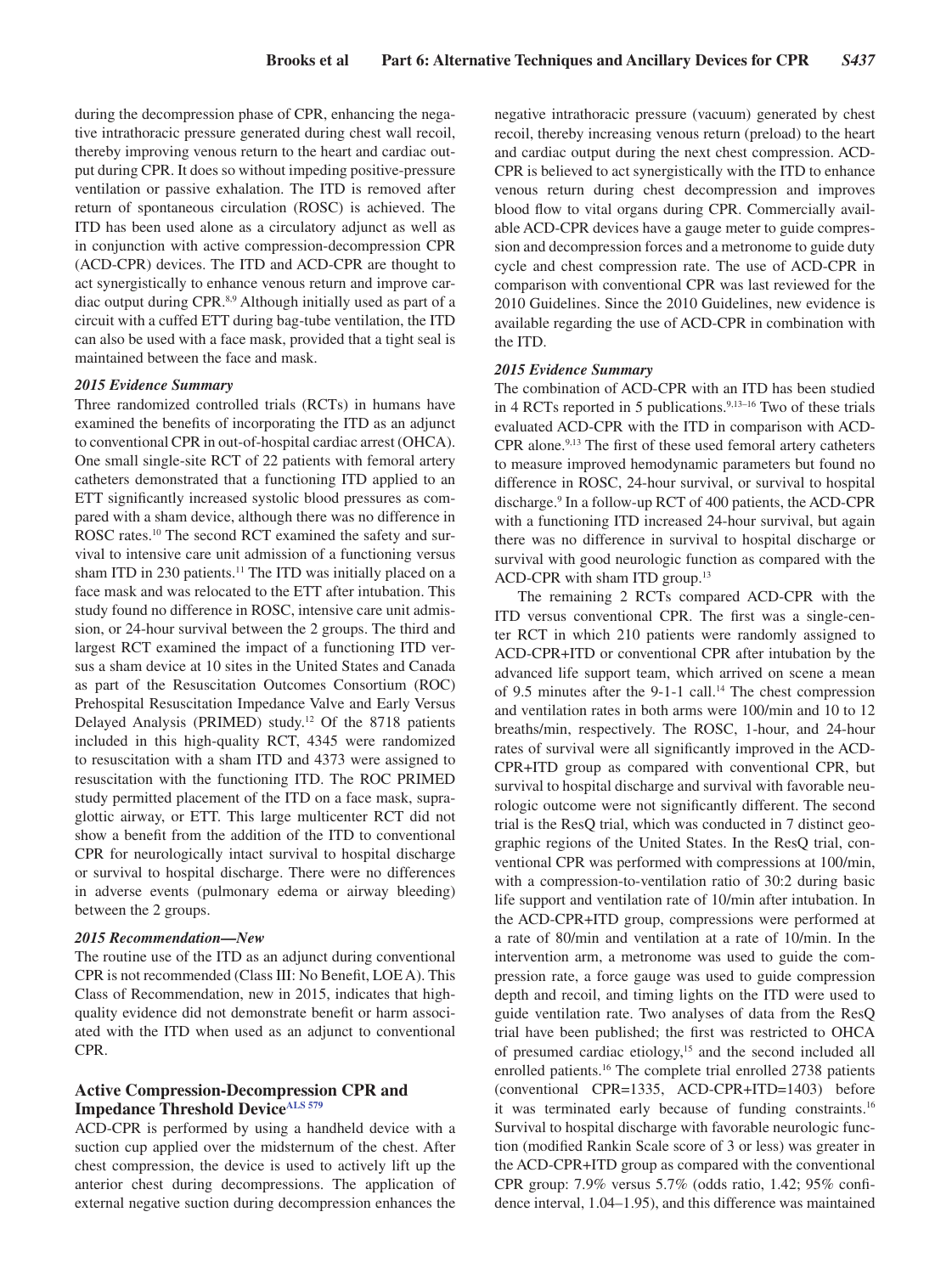out to 1 year. For survival to hospital discharge with favorable neurologic function, this translates into a number needed to treat of 45 with very wide confidence limits (95% confidence interval, 25–333), making interpretation of the true clinical effect challenging. There was no difference in the overall incidence of adverse events, although pulmonary edema was more common with ACD-CPR+ITD as compared with conventional CPR (11.3% versus 7.9%; *P*=0.002). The ResQ Trial had a number of important limitations, including lack of blinding, different CPR feedback elements between the study arms (ie, co-intervention), lack of CPR quality assessment, and early termination. Although improved neurologic function was noted with the use of the ACD-CPR+ITD combination at both hospital discharge and 1-year follow-up, additional trials are needed to confirm these findings.

### *2015 Recommendation—New*

The existing evidence, primarily from 1 large RCT of low quality, does not support the routine use of ACD-CPR+ITD as an alternative to conventional CPR. The combination may be a reasonable alternative in settings with available equipment and properly trained personnel (Class IIb, LOE C-LD).

### **Mechanical Chest Compression Devices: Piston Devic[eALS 782](https://volunteer.heart.org/apps/pico/Pages/PublicComment.aspx?q=782)**

A mechanical piston device consists of an automated compressed gas- or electric-powered plunger positioned over the sternum, which compresses the chest at a set rate. Some devices incorporate a suction cup at the end of the piston that is designed to actively decompress the chest after each compression, whereas others do not.

### *2015 Evidence Review*

The Lund University Cardiac Arrest System (LUCAS) is a gas- (oxygen or air) or electric-powered piston device that produces a consistent chest compression rate and depth. It incorporates a suction cup on the end of the piston that attaches to the sternum and returns the sternum to the starting position when it retracts. A small pilot RCT found similar survival in patients randomly assigned to mechanical versus manual chest compressions.17 Subsequently, 2 large RCTs, the Prehospital Randomised Assessment of a Mechanical Compression Device in Cardiac Arrest (PARAMEDIC)<sup>18</sup> and LUCAS in Cardiac Arrest (LINC)<sup>19</sup> trials, have compared the use of LUCAS against manual compressions for patients with OHCA. Together, these studies enrolled 7060 patients, and neither demonstrated a benefit for mechanical CPR over manual CPR with respect to early (4-hour) and late (1- and 6-month) survival.18,19 The PARAMEDIC study demonstrated a negative association between mechanical chest compressions and survival with good neurologic outcome (Cerebral Performance Category 1–2) at 3 months as compared with manual compressions.

A number of other mechanical piston devices have been compared with manual chest compressions in studies of OHCA. There are no large-scale RCTs with these devices. Three small (largest sample size of 50 patients) RCTs found no differences in early survival $20-22$  despite improvements in end-tidal  $CO_2$  in patients randomly assigned to mechanical piston devices in 2 of these 3 studies.21,22 However, in neither

of these studies did any patient survive to hospital discharge. Time-motion analysis of manual versus mechanical chest compressions showed that it took considerable time to deploy the mechanical piston device, prolonging the no-chest compression interval during CPR.23

### *2015 Recommendations—New*

The evidence does not demonstrate a benefit with the use of mechanical piston devices for chest compressions versus manual chest compressions in patients with cardiac arrest. Manual chest compressions remain the standard of care for the treatment of cardiac arrest, but mechanical piston devices may be a reasonable alternative for use by properly trained personnel (Class IIb, LOE B-R). The use of mechanical piston devices may be considered in specific settings where the delivery of high-quality manual compressions may be challenging or dangerous for the provider (eg, limited rescuers available, prolonged CPR, during hypothermic cardiac arrest, in a moving ambulance, in the angiography suite, during preparation for extracorporeal CPR [ECPR]), provided that rescuers strictly limit interruptions in CPR during deployment and removal of the devices (Class IIb, LOE C-EO).

### Load-Distributing Band Devices<sup>ALS 782</sup>

The load-distributing band (LDB) is a circumferential chest compression device composed of a pneumatically or electrically actuated constricting band and backboard.

### *2015 Evidence Summary*

While early case series $24-26$  of patients treated with LDB-CPR were encouraging, an observational study exploring a number of treatments related to new guideline implementation suggested that the use of LDB-CPR was associated with lower odds of 30-day survival when compared with concurrent patients receiving only manual CPR.<sup>27</sup> One multicenter prospective RCT28 comparing LDB-CPR (Autopulse device) with manual CPR for OHCA demonstrated no improvement in 4-hour survival and worse neurologic outcome when the device was compared with manual CPR. Site-specific factors<sup>29</sup> and experience with deployment of the device<sup>30</sup> may have influenced the outcomes in this study. In a high-quality multicenter RCT of 4753 OHCA patients, LDB-CPR (Autopulse device) and manual chest compressions were shown to be equivalent with respect to the outcome of survival to hospital discharge. Both approaches in this study were carefully monitored to minimize hands-off time and to optimize compression technique.<sup>31</sup>

### *2015 Recommendations—New*

The evidence does not demonstrate a benefit with the use of LDB-CPR for chest compressions versus manual chest compressions in patients with cardiac arrest. Manual chest compressions remain the standard of care for the treatment of cardiac arrest, but LDB-CPR may be a reasonable alternative for use by properly trained personnel (Class IIb, LOE B-R). The use of LDB-CPR may be considered in specific settings where the delivery of high-quality manual compressions may be challenging or dangerous for the provider (eg, limited rescuers available, prolonged CPR, during hypothermic cardiac arrest, in a moving ambulance, in the angiography suite,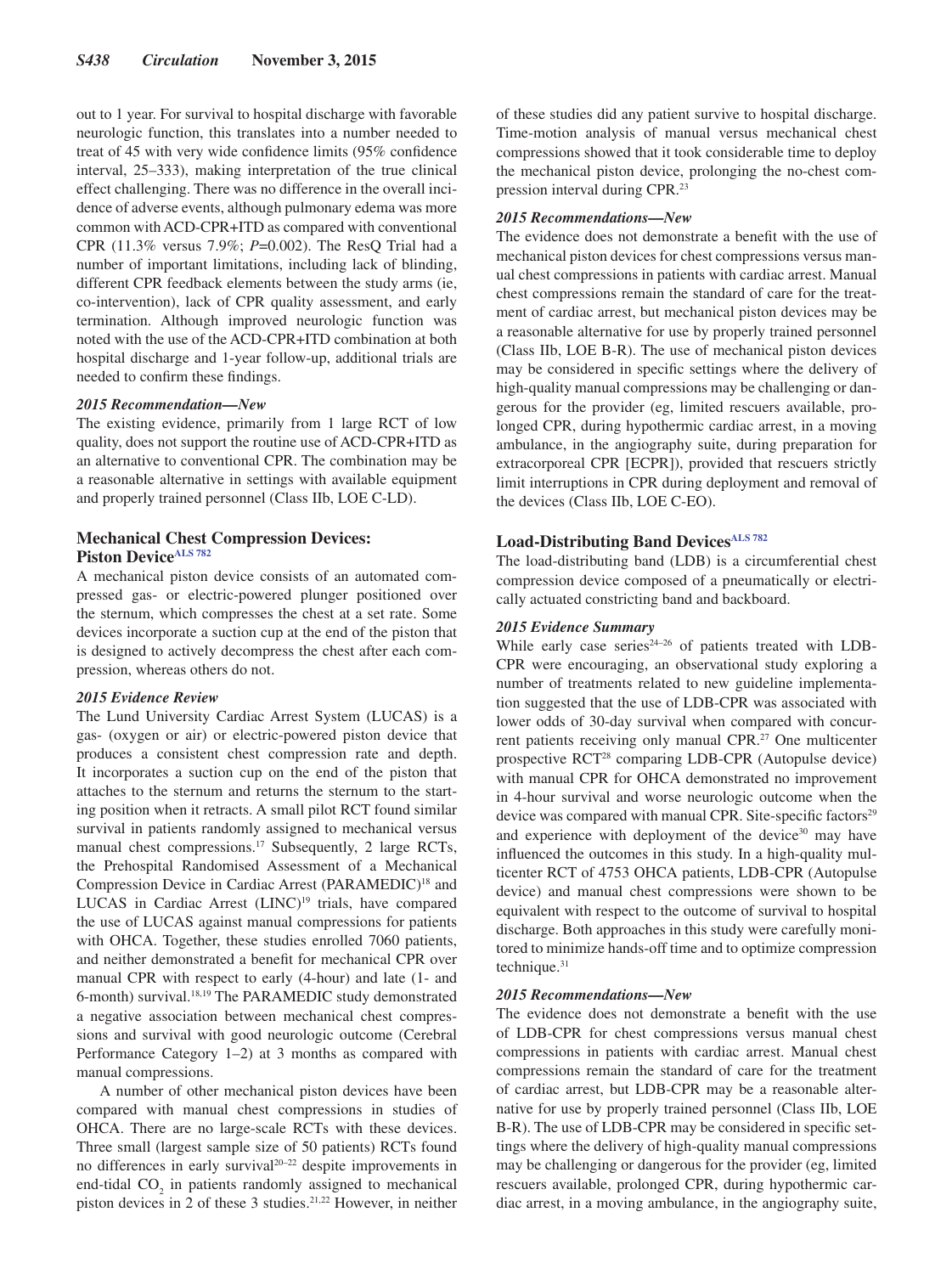during preparation for ECPR), provided that rescuers strictly limit interruptions in CPR during deployment and removal of the devices (Class IIb, LOE C-EO).

### **Extracorporeal Techniques and Invasive Perfusion Devices**

### **Extracorporeal CPR[ALS 723](https://volunteer.heart.org/apps/pico/Pages/PublicComment.aspx?q=723)**

For the purpose of this Guidelines Update, the term *ECPR* is used to describe the initiation of cardiopulmonary bypass during the resuscitation of a patient in cardiac arrest. This involves the emergency cannulation of a large vein and artery (eg, femoral vessels) and initiation of venoarterial extracorporeal circulation and oxygenation. The goal of ECPR is to support patients between cardiac arrest and restoration of spontaneous circulation while potentially reversible conditions are addressed. ECPR is a complex process that requires a highly trained team, specialized equipment, and multidisciplinary support within the local healthcare system.

### *2015 Evidence Summary*

There are no data on the use of ECPR from RCTs. Early observational studies in small numbers of witnessed in-hospital cardiac arrest (IHCA) and OHCA patients younger than 75 years with potentially reversible conditions suggested improved survival when compared with conventional CPR.<sup>32-36</sup> Patients receiving ECPR in these studies tended to be younger, with more witnessed arrests and bystander CPR.

The 2015 ILCOR ALS Task Force reviewed several observational studies, some of which used propensity matching. The results of the studies are mixed. One propensity-matched prospective observational study enrolling 172 IHCA patients reported greater likelihood of return of spontaneous beating in the ECPR group (compared with ROSC in the conventional CPR group) and improved survival at hospital discharge,

30-day, and 1-year follow-up with the use of ECPR. However, this study showed no difference in neurologic outcomes.37 A retrospective observational study including 120 IHCA patients with historic control reported a modest benefit in both survival and neurologic outcome at discharge and 6-month follow-up with the use of ECPR versus conventional CPR.<sup>38</sup> A propensity-matched retrospective observational study enrolling 118 IHCA patients showed no survival or neurologic benefit with ECPR at the time of hospital discharge, 30-day, or 1-year follow-up.36 One post hoc analysis of data from a prospective, observational cohort of 162 OHCA patients, including propensity score matching, showed that ECPR was associated with a higher rate of neurologically intact survival at 3-month follow-up.39 A prospective observational study enrolling 454 OHCA patients demonstrated improved neurologic outcomes with the use of ECPR at 1-month and 6-month follow-up after arrest.40

### *2015 Recommendation—New*

There is insufficient evidence to recommend the routine use of ECPR for patients with cardiac arrest. In settings where it can be rapidly implemented, ECPR may be considered for select patients for whom the suspected etiology of the cardiac arrest is potentially reversible during a limited period of mechanical cardiorespiratory support (Class IIb, LOE C-LD). Published series have used rigorous inclusion and exclusion criteria to select patients for ECPR. Although these inclusion criteria are highly variable, most included only patients aged 18 to 75 years, with arrest of cardiac origin, after conventional CPR for more than 10 minutes without ROSC. Such inclusion criteria should be considered in a provider's selection of potential candidates for ECPR.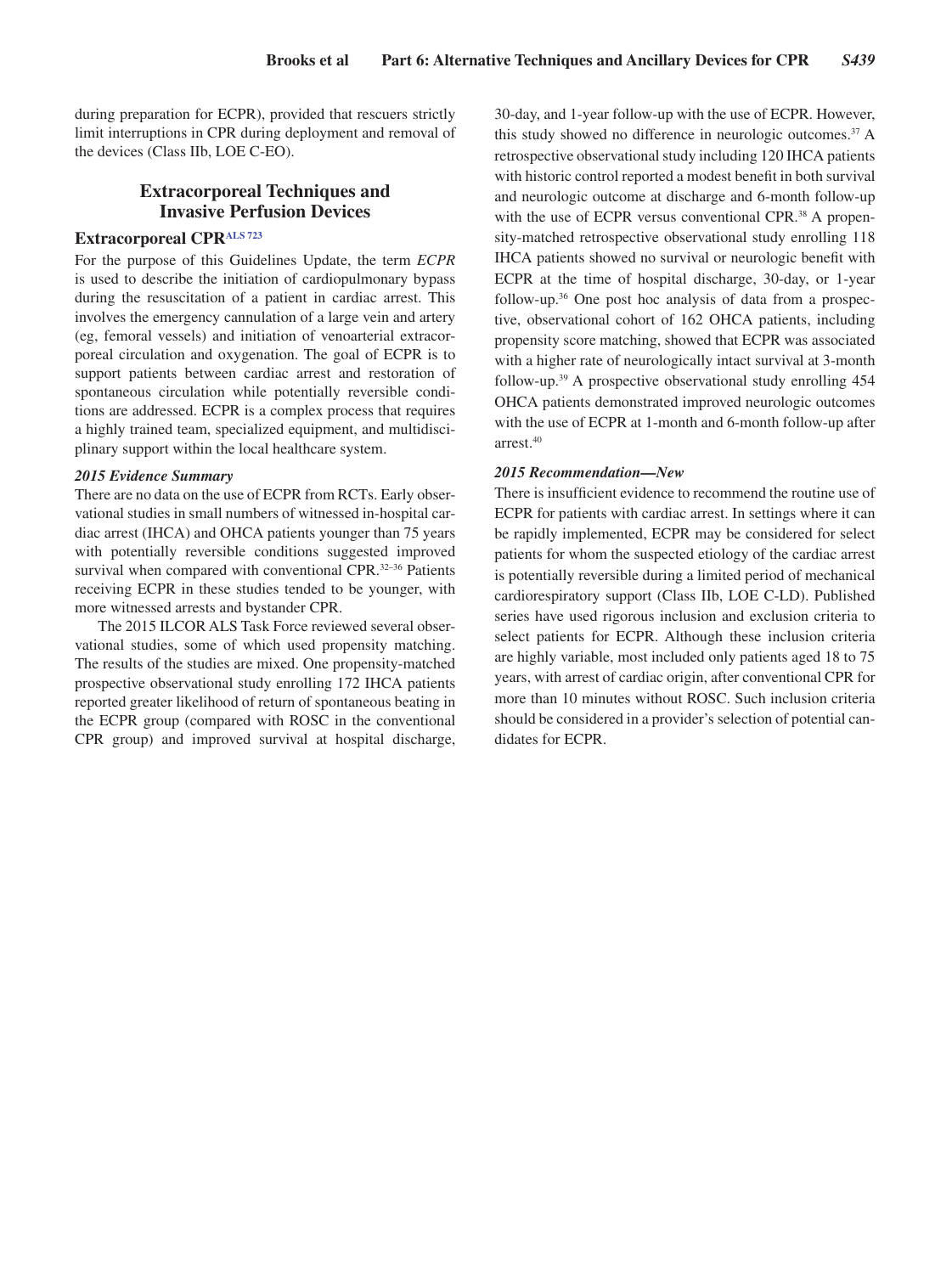### **Disclosures**

### **Part 6: Alternative Techniques and Ancillary Devices for Cardiopulmonary Resuscitation: 2015 Guidelines Update Writing Group Disclosures**

| <b>Writing Group</b><br>Member | Employment                                                                | <b>Research Grant</b>                                                                                                                                                                                                                                                                                                                  | Other<br>Research<br>Support | Speakers'<br>Bureau/<br>Honoraria | Expert<br>Witness | Ownership<br>Interest | Consultant/<br><b>Advisory Board</b>             | Other                                                          |
|--------------------------------|---------------------------------------------------------------------------|----------------------------------------------------------------------------------------------------------------------------------------------------------------------------------------------------------------------------------------------------------------------------------------------------------------------------------------|------------------------------|-----------------------------------|-------------------|-----------------------|--------------------------------------------------|----------------------------------------------------------------|
| Steven C. Brooks               | Queen's University                                                        | <b>Heart and Stroke</b><br>Foundation†; South<br>Eastern Ontario<br><b>Academic Medical</b><br>Organization†;<br><b>Canadian Institutes</b><br>of Health Researcht;<br>National Institutes of<br>Health Research†;<br>Department of Defense,<br>Canada†; US Military†;<br><b>Heart and Stroke</b><br>Foundation of Canada <sup>+</sup> | None                         | None                              | None              | None                  | None                                             | South Eastern<br>Ontario Academic<br>Medicine<br>Organization+ |
| Monique L.<br>Anderson         | <b>Duke Clinical</b><br><b>Research Institute</b>                         | None                                                                                                                                                                                                                                                                                                                                   | None                         | None                              | None              | None                  | None                                             | None                                                           |
| <b>Eric Bruder</b>             | Emergency<br>Medicine                                                     | None                                                                                                                                                                                                                                                                                                                                   | None                         | None                              | None              | None                  | None                                             | None                                                           |
| Mohamud R. Daya                | Oregon Health<br>and Science<br>University                                | NIH-NHLBI†; NIH*;<br>NIH-NINR*                                                                                                                                                                                                                                                                                                         | None                         | None                              | None              | None                  | Philips<br><b>Health Care</b><br>-Uncompensated* | None                                                           |
| Alan Gaffney                   | Columbia<br><b>University Medical</b><br>Center: University<br>of Arizona | None                                                                                                                                                                                                                                                                                                                                   | None                         | None                              | None              | None                  | None                                             | None                                                           |
| Charles W. Otto                | University of<br>Arizona College of<br>Medicine                           | None                                                                                                                                                                                                                                                                                                                                   | None                         | None                              | None              | None                  | None                                             | None                                                           |
| Adam J. Singer                 | <b>Stony Brook</b><br>University                                          | AHA*; NY State*                                                                                                                                                                                                                                                                                                                        | None                         | None                              | None              | None                  | None                                             | None                                                           |
| Ravi R.<br>Thiagarajan         | Children's<br>Hospital, Boston                                            | NHLBI*                                                                                                                                                                                                                                                                                                                                 | None                         | None                              | None              | None                  | None                                             | None                                                           |
| <b>Consultant</b>              |                                                                           |                                                                                                                                                                                                                                                                                                                                        |                              |                                   |                   |                       |                                                  |                                                                |
| Andrew H. Travers              | <b>Emergency Health</b><br>Services, Nova<br>Scotia                       | None                                                                                                                                                                                                                                                                                                                                   | None                         | None                              | None              | None                  | American Heart<br>Association+                   | None                                                           |

This table represents the relationships of writing group members that may be perceived as actual or reasonably perceived conflicts of interest as reported on the Disclosure Questionnaire, which all members of the writing group are required to complete and submit. A relationship is considered to be "significant" if (a) the person receives \$10 000 or more during any 12-month period, or 5% or more of the person's gross income; or (b) the person owns 5% or more of the voting stock or share of the entity, or owns \$10 000 or more of the fair market value of the entity. A relationship is considered to be "modest" if it is less than "significant" under the preceding definition.

\*Modest.

†Significant.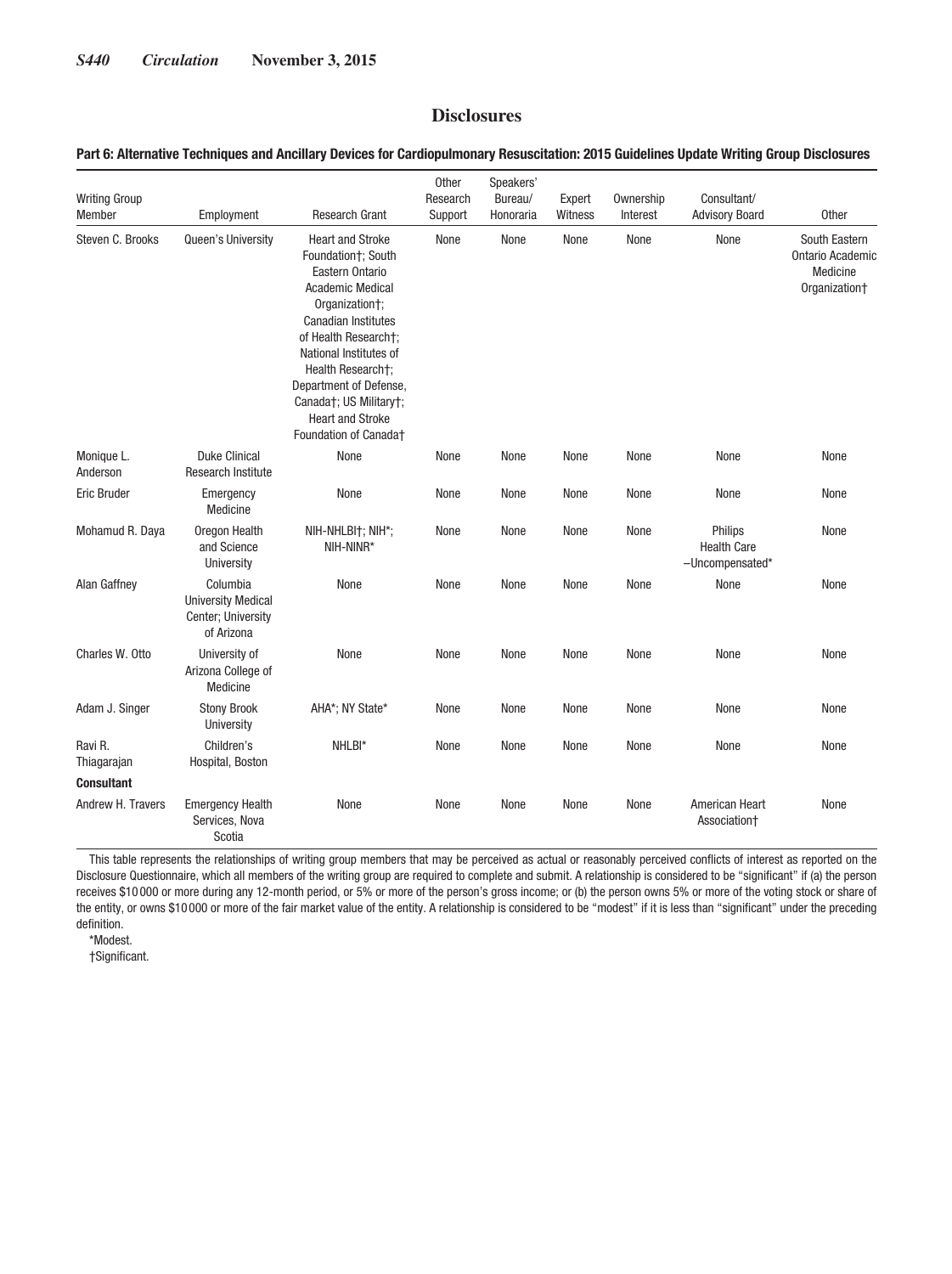### **Appendix**

### **2015 Guidelines Update: Part 6 Recommendations**

| Year Last<br>Reviewed                                                                                                                                            | Topic                                                                                                     | Recommendation                                                                                                                                                                                                                                                                                                                                                                                                                                                                                                          | Comments             |  |  |  |  |
|------------------------------------------------------------------------------------------------------------------------------------------------------------------|-----------------------------------------------------------------------------------------------------------|-------------------------------------------------------------------------------------------------------------------------------------------------------------------------------------------------------------------------------------------------------------------------------------------------------------------------------------------------------------------------------------------------------------------------------------------------------------------------------------------------------------------------|----------------------|--|--|--|--|
| 2015                                                                                                                                                             | Devices to Support Circulation: Impedance<br><b>Threshold Device</b>                                      | The routine use of the ITD as an adjunct during conventional CPR is not<br>recommended (Class III: No Benefit, LOE A).                                                                                                                                                                                                                                                                                                                                                                                                  | new for 2015         |  |  |  |  |
| 2015                                                                                                                                                             | Devices to Support Circulation: Active<br>Compression-Decompression CPR and<br>Impedance Threshold Device | The existing evidence, primarily from 1 large RCT of low quality, does not<br>support the routine use of ACD-CPR+ITD as an alternative to conventional<br>CPR. The combination may be a reasonable alternative in settings with<br>available equipment and properly trained personnel (Class IIb, LOE C-LD).                                                                                                                                                                                                            | new for 2015         |  |  |  |  |
| 2015                                                                                                                                                             | Devices to Support Circulation: Mechanical<br><b>Chest Compression Devices: Piston Device</b>             | The evidence does not demonstrate a benefit with the use of mechanical<br>piston devices for chest compressions versus manual chest compressions<br>in patients with cardiac arrest. Manual chest compressions remain the<br>standard of care for the treatment of cardiac arrest, but mechanical chest<br>compressions using a piston device may be a reasonable alternative for use<br>by properly trained personnel (Class IIb, LOE B-R).                                                                            | new for 2015         |  |  |  |  |
| 2015                                                                                                                                                             | Devices to Support Circulation: Mechanical<br><b>Chest Compression Devices: Piston Device</b>             | The use of piston devices for CPR may be considered in specific settings<br>where the delivery of high-quality manual compressions may be challenging<br>or dangerous for the provider (eg, limited rescuers available, prolonged<br>CPR, during hypothermic cardiac arrest, in a moving ambulance, in the<br>angiography suite, during preparation for extracorporeal CPR [ECPR]),<br>provided that rescuers strictly limit interruptions in CPR during deployment<br>and removal of the device (Class IIb, LOE C-EO). | new for 2015         |  |  |  |  |
| 2015                                                                                                                                                             | Devices to Support Circulation: Load-<br><b>Distributing Band Devices</b>                                 | The evidence does not demonstrate a benefit with the use of LDB-CPR for<br>chest compressions versus manual chest compressions in patients with<br>cardiac arrest. Manual chest compressions remain the standard of care for<br>the treatment of cardiac arrest, but LDB-CPR may be a reasonable alternative<br>for use by properly trained personnel (Class IIb, LOE B-R).                                                                                                                                             | new for 2015         |  |  |  |  |
| 2015                                                                                                                                                             | Devices to Support Circulation: Load-<br><b>Distributing Band Devices</b>                                 | The use of LDB-CPR may be considered in specific settings where the<br>delivery of high-quality manual compressions may be challenging or<br>dangerous for the provider (eg, limited rescuers available, prolonged<br>CPR, during hypothermic cardiac arrest, in a moving ambulance, in the<br>angiography suite, during preparation for extracorporeal CPR [ECPR]),<br>provided that rescuers strictly limit interruptions in CPR during deployment<br>and removal of the devices (Class IIb, LOE E).                  | new for 2015         |  |  |  |  |
| 2015                                                                                                                                                             | Extracorporeal Techniques and Invasive<br>Perfusion Devices: Extracorporeal CPR                           | There is insufficient evidence to recommend the routine use of ECPR for<br>patients with cardiac arrest. It may be considered for select patients for<br>whom the suspected etiology of the cardiac arrest is potentially reversible<br>during a limited period of mechanical cardiorespiratory support (Class IIb,<br>LOE C-LD).                                                                                                                                                                                       | new for 2015         |  |  |  |  |
| The following recommendations were not reviewed in 2015. For more information, see the 2010 AHA Guidelines for CPR and ECC, "Part 7: CPR Techniques and Devices" |                                                                                                           |                                                                                                                                                                                                                                                                                                                                                                                                                                                                                                                         |                      |  |  |  |  |
| 2010                                                                                                                                                             | Open-Chest CPR                                                                                            | Open-chest CPR can be useful if cardiac arrest develops during surgery when<br>the chest or abdomen is already open, or in the early postoperative period<br>after cardiothoracic surgery (Class IIa, LOE C).                                                                                                                                                                                                                                                                                                           | not reviewed in 2015 |  |  |  |  |
| 2010                                                                                                                                                             | Open-Chest CPR                                                                                            | A resuscitative thoracotomy to facilitate open-chest CPR may be considered<br>in very select circumstances of adults and children with out-of-hospital<br>cardiac arrest from penetrating trauma with short transport times to a trauma<br>facility (Class IIb, LOE C).                                                                                                                                                                                                                                                 | not reviewed in 2015 |  |  |  |  |
| 2010                                                                                                                                                             | Interposed Abdominal Compression-CPR                                                                      | IAC-CPR may be considered during in-hospital resuscitation when sufficient<br>personnel trained in its use are available (Class IIb, LOE B).                                                                                                                                                                                                                                                                                                                                                                            | not reviewed in 2015 |  |  |  |  |
| 2010                                                                                                                                                             | "Cough" CPR                                                                                               | "Cough" CPR may be considered in settings such as the cardiac<br>catheterization laboratory for conscious, supine, and monitored patients if<br>the patient can be instructed and coached to cough forcefully every 1 to 3<br>seconds during the initial seconds of an arrhythmic cardiac arrest. It should<br>not delay definitive treatment (Class IIb, LOE C).                                                                                                                                                       | not reviewed in 2015 |  |  |  |  |
| 2010                                                                                                                                                             | Prone CPR                                                                                                 | When the patient cannot be placed in the supine position, it may be<br>reasonable for rescuers to provide CPR with the patient in the prone position,<br>particularly in hospitalized patients with an advanced airway in place (Class<br>IIb, LOE C).                                                                                                                                                                                                                                                                  | not reviewed in 2015 |  |  |  |  |
| 2010                                                                                                                                                             | <b>Precordial Thump</b>                                                                                   | The precordial thump should not be used for unwitnessed out-of-hospital<br>cardiac arrest (Class III, LOE C).                                                                                                                                                                                                                                                                                                                                                                                                           | not reviewed in 2015 |  |  |  |  |
|                                                                                                                                                                  |                                                                                                           |                                                                                                                                                                                                                                                                                                                                                                                                                                                                                                                         | (Continued)          |  |  |  |  |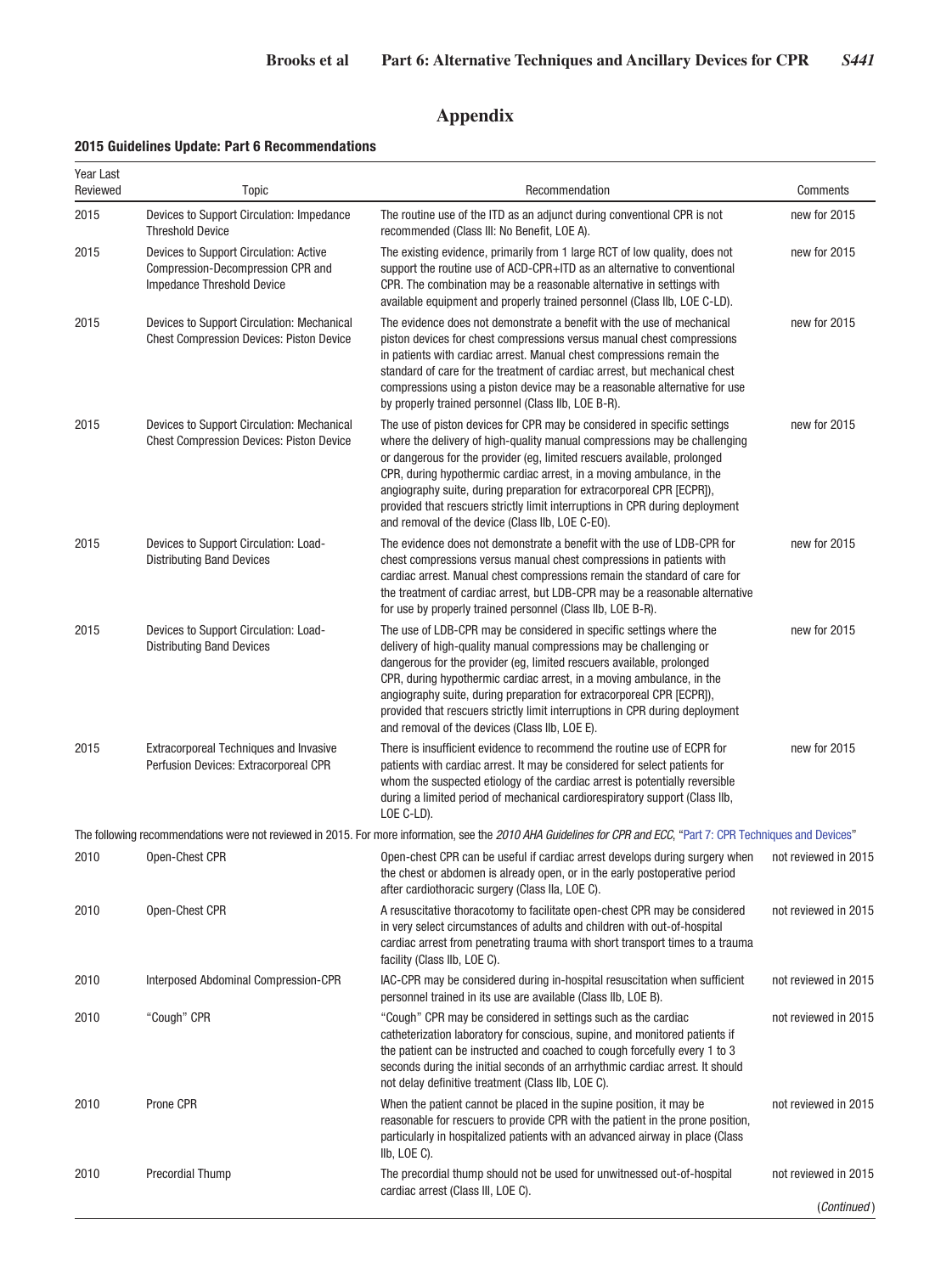#### **2015 Guidelines Update: Part 6 Recommendations,** *Continued*

| Year Last<br>Reviewed | Topic                                                                    | Recommendation                                                                                                                                                                                                                                                                                                                              | Comments             |
|-----------------------|--------------------------------------------------------------------------|---------------------------------------------------------------------------------------------------------------------------------------------------------------------------------------------------------------------------------------------------------------------------------------------------------------------------------------------|----------------------|
| 2010                  | Precordial Thump                                                         | The precordial thump may be considered for patients with witnessed,<br>monitored, unstable ventricular tachycardia including pulseless VT if a<br>defibrillator is not immediately ready for use (Class IIb, LOE C), but it should<br>not delay CPR and shock delivery.                                                                     | not reviewed in 2015 |
| 2010                  | <b>Automatic Transport Ventilators</b>                                   | During prolonged resuscitation efforts, the use of an ATV (pneumatically<br>powered and time- or pressure-cycled) may provide ventilation and<br>oxygenation similar to that possible with the use of a manual resuscitation<br>bag, while allowing the Emergency Medical Services (EMS) team to perform<br>other tasks (Class IIb, LOE C). | not reviewed in 2015 |
| 2010                  | Manually Triggered, Oxygen-Powered,<br><b>Flow-Limited Resuscitators</b> | Manually triggered, oxygen-powered, flow-limited resuscitators may be<br>considered for the management of patients who do not have an advanced<br>airway in place and for whom a mask is being used for ventilation during<br>CPR (Class IIb, LOE C).                                                                                       | not reviewed in 2015 |
| 2010                  | Manually Triggered, Oxygen-Powered,<br><b>Flow-Limited Resuscitators</b> | Rescuers should avoid using the automatic mode of the oxygen-powered,<br>flow-limited resuscitator during CPR because it may generate high positive<br>end-expiratory pressure (PEEP) that may impede venous return during chest<br>compressions and compromise forward blood flow (Class III, LOE C).                                      | not reviewed in 2015 |
| 2010                  | Active Compression-Decompression CPR                                     | There is insufficient evidence to recommend for or against the routine<br>use of ACD-CPR. ACD-CPR may be considered for use when providers are<br>adequately trained and monitored (Class IIb, LOE B).                                                                                                                                      | not reviewed in 2015 |

#### **References**

- 1. Cave DM, Gazmuri RJ, Otto CW, Nadkarni VM, Cheng A, Brooks SC, Daya M, Sutton RM, Branson R, Hazinski MF. Part 7: CPR techniques and devices: 2010 American Heart Association Guidelines for Cardiopulmonary Resuscitation and Emergency Cardiovascular Care. *Circulation*. 2010;122(suppl 3):S720–S728. doi: 10.1161/ CIRCULATIONAHA.110.970970.
- 2. Shuster M, Lim SH, Deakin CD, Kleinman ME, Koster RW, Morrison LJ, Nolan JP, Sayre MR; CPR Techniques and Devices Collaborators. Part 7: CPR techniques and devices: 2010 International Consensus on Cardiopulmonary Resuscitation and Emergency Cardiovascular Care Science With Treatment Recommendations. *Circulation*. 2010;122(suppl 2):S338–S344. doi: 10.1161/CIRCULATIONAHA.110.971036.
- 3. Lim SH, Shuster M, Deakin CD, Kleinman ME, Koster RW, Morrison LJ, Nolan JP, Sayre MR; CPR Techniques, Devices Collaborators. Part 7: CPR techniques and devices: 2010 International Consensus on Cardiopulmonary Resuscitation and Emergency Cardiovascular Care Science with Treatment Recommendations. *Resuscitation*. 2010;81 suppl 1:e86–e92. doi: 10.1016/j.resuscitation.2010.08.026.
- 4. Callaway CW, Soar J, Aibiki M, Böttiger BW, Brooks SC, Deakin CD, Donnino MW, Drajer S, Kloeck W, Morley PT, Morrison LJ, Neumar RW, Nicholson TC, Nolan JP, Okada K, O'Neil BJ, Paiva EF, Parr MJ, Wang TL, Witt J; on behalf of the Advanced Life Support Chapter Collaborators. Part 4: advanced life support: 2015 International Consensus on Cardiopulmonary Resuscitation and Emergency Cardiovascular Care Science With Treatment Recommendations. *Circulation*. 2015;132 (suppl 1):S84–S145. doi: 10.1161/CIR.0000000000000273.
- 5. Soar J, Callaway CW, Aibiki M, Böttiger BW, Brooks SC, Deakin CD, Donnino MW, Drajer S, Kloeck W, Morley PT, Morrison LJ, Neumar RW, Nicholson TC, Nolan JP, Okada K, O'Neil BJ, Paiva EF, Parr MJ, Wang TL, Witt J; on behalf of the Advanced Life Support Chapter Collaborators. Part 4: advanced life support: 2015 International Consensus on Cardiopulmonary Resuscitation and Emergency Cardiovascular Care Science With Treatment Recommendations. *Resuscitation*. 2015. In press.
- 6. The Cochrane Collaboration. Higgins JPT, Green S, eds. *Cochrane Handbook for Systematic Reviews of Interventions*. Version 5.1.0. 2011. [http://handbook.cochrane.org/.](http://www.handbook.cochrane.org/) Accessed May 6, 2015.
- 7. Schünemann H, Brożek J, Guyatt G, Oxman A. *GRADE Handbook*. 2013. [http://www.guidelinedevelopment.org/handbook/.](http://www.guidelinedevelopment.org/handbook/) Accessed May 6, 2015.
- 8. Lurie KG, Coffeen P, Shultz J, McKnite S, Detloff B, Mulligan K. Improving active compression-decompression cardiopulmonary resuscitation with an inspiratory impedance valve. *Circulation*. 1995;91:1629–1632.
- 9. Plaisance P, Lurie KG, Payen D. Inspiratory impedance during active compression-decompression cardiopulmonary resuscitation: a randomized evaluation in patients in cardiac arrest. *Circulation*. 2000;101:989–994.
- 10. Pirrallo RG, Aufderheide TP, Provo TA, Lurie KG. Effect of an inspiratory impedance threshold device on hemodynamics during conventional manual cardiopulmonary resuscitation. *Resuscitation*. 2005;66:13–20. doi: 10.1016/j.resuscitation.2004.12.027.
- 11. Aufderheide TP, Pirrallo RG, Provo TA, Lurie KG. Clinical evaluation of an inspiratory impedance threshold device during standard cardiopulmonary resuscitation in patients with out-of-hospital cardiac arrest. *Crit Care Med*. 2005;33:734–740.
- 12. Aufderheide TP, Nichol G, Rea TD, Brown SP, Leroux BG, Pepe PE, Kudenchuk PJ, Christenson J, Daya MR, Dorian P, Callaway CW, Idris AH, Andrusiek D, Stephens SW, Hostler D, Davis DP, Dunford JV, Pirrallo RG, Stiell IG, Clement CM, Craig A, Van Ottingham L, Schmidt TA, Wang HE, Weisfeldt ML, Ornato JP, Sopko G; Resuscitation Outcomes Consortium (ROC) Investigators. A trial of an impedance threshold device in out-of-hospital cardiac arrest. *N Engl J Med*. 2011;365:798–806. doi: 10.1056/NEJMoa1010821.
- 13. Plaisance P, Lurie KG, Vicaut E, Martin D, Gueugniaud PY, Petit JL, Payen D. Evaluation of an impedance threshold device in patients receiving active compression-decompression cardiopulmonary resuscitation for out of hospital cardiac arrest. *Resuscitation*. 2004;61:265–271. doi: 10.1016/j.resuscitation.2004.01.032.
- 14. Wolcke BB, Mauer DK, Schoefmann MF, Teichmann H, Provo TA, Lindner KH, Dick WF, Aeppli D, Lurie KG. Comparison of standard cardiopulmonary resuscitation versus the combination of active compression-decompression cardiopulmonary resuscitation and an inspiratory impedance threshold device for out-of-hospital cardiac arrest. *Circulation*. 2003;108:2201–2205. doi: 10.1161/01.CIR.0000095787.99180.B5.
- 15. Aufderheide TP, Frascone RJ, Wayne MA, Mahoney BD, Swor RA, Domeier RM, Olinger ML, Holcomb RG, Tupper DE, Yannopoulos D, Lurie KG. Standard cardiopulmonary resuscitation versus active compressiondecompression cardiopulmonary resuscitation with augmentation of negative intrathoracic pressure for out-of-hospital cardiac arrest: a randomised trial. *Lancet*. 2011;377:301–311. doi: 10.1016/S0140-6736(10)62103-4.
- 16. Frascone RJ, Wayne MA, Swor RA, Mahoney BD, Domeier RM, Olinger ML, Tupper DE, Setum CM, Burkhart N, Klann L, Salzman JG, Wewerka SS, Yannopoulos D, Lurie KG, O'Neil BJ, Holcomb RG, Aufderheide TP. Treatment of non-traumatic out-of-hospital cardiac arrest with active compression decompression cardiopulmonary resuscitation plus an impedance threshold device. *Resuscitation*. 2013;84:1214–1222. doi: 10.1016/j. resuscitation.2013.05.002.